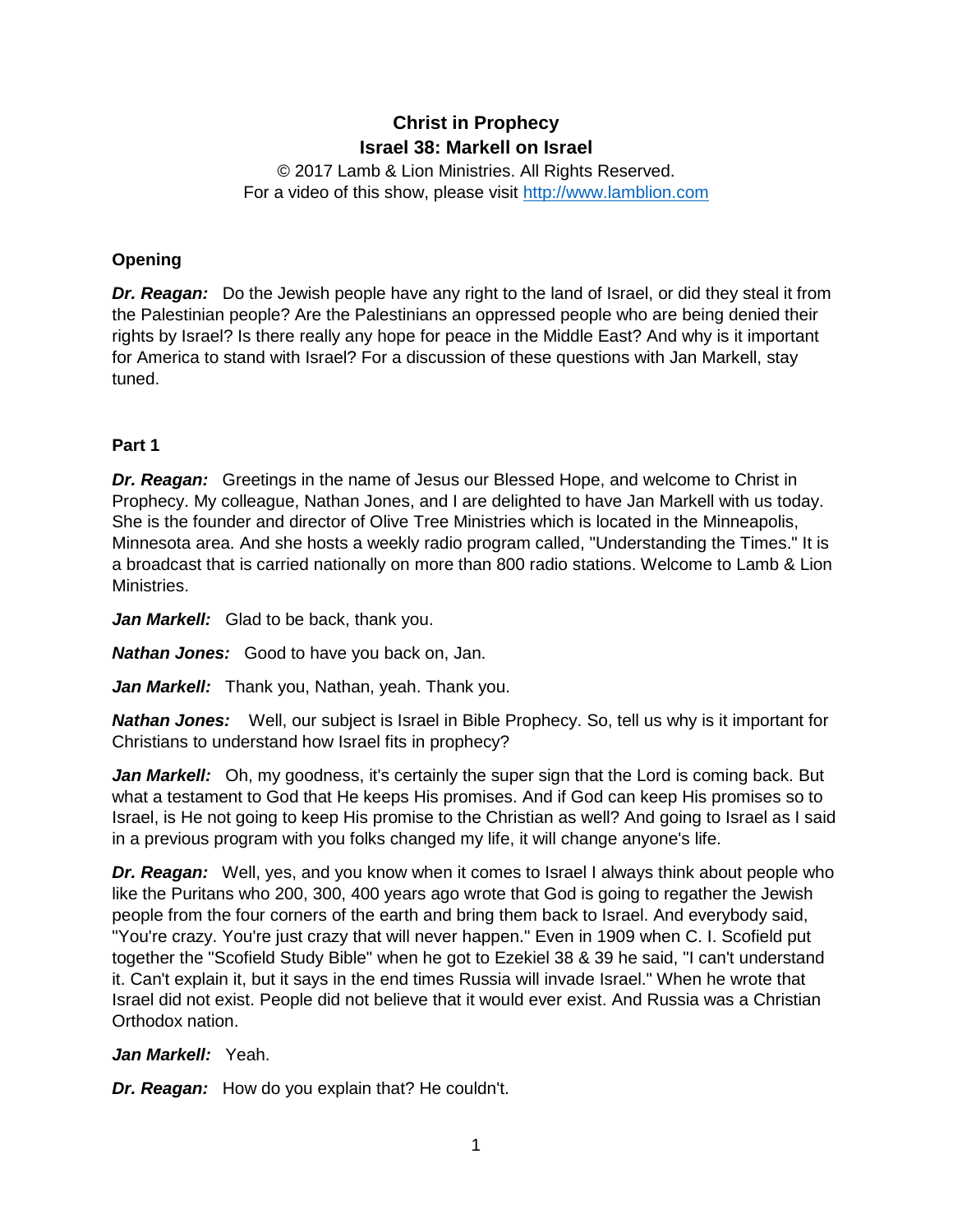*Jan Markell:* Yeah, well and I have a friend who had a grandmother who in the grandmother's Bible the grandmother wrote kind of in the column there, she wrote, "The Jews, what is going to become of the Jews?" She couldn't figure it out because this would have way back 30's probably 1930's. Couldn't imagine what was going to happen. But it happened. The miracle not just of the 20th Century, the miracle of all times to regroup a people, bring the language back, and have it blossom as a rose, the country.

*Dr. Reagan:* Yes. And one even before that the preservation of the Jewish people for 2,000 years scattered all over the world persecuted wherever they went. Killed, slaughtered, and God preserved them.

Jan Markell: Yes, it is a miracle.

*Nathan Jones:* What nation comes back after 1,900 years? We don't hear about the Hittites coming back, the Aztecs, the Mayans, but Israel came back.

**Dr. Reagan:** Yet, I hear evangelical leaders all the time saying, "Well, it is just an accident of history. It's not of any significance whatsoever." And you think, what?

Jan Markell: That is a discredit to God, I'm sorry, because it is His miracle.

**Dr. Reagan:** It is. But you would think that just using common sense you would say there's got to be something going on here.

*Jan Markell:* It's got to be something, and there is. And folks, go, go to Israel and see for yourself.

*Nathan Jones:* What about the people who say that the people who immigrated to Israel made aliyah, aren't really Jews?

*Jan Markell:* Oh, well, you know and since the Internet these kinds of stories are just mushrooming and it is really tragic. It's another anti-Semitic toy that has gotten out of hand.

**Nathan Jones:** Now, you're a Jewish Christian so you know that the people living in Israel are actual Jews, right? Genetically as well.

*Jan Markell:* I've had so many relatives over there, living over there, getting married over there. Their eyes are heavily blinded spiritually speaking.

*Dr. Reagan:* Yeah, these people who say they aren't Jews I always say to them, "Why don't you tell the Arabs that and they'll back off and stop persecuting them."

Jan Markell: Exactly.

*Nathan Jones:* Yeah, that's a great point.

**Dr. Reagan:** Well, as you know I've been doing a lot of research on your writing recently because you are included in a book that I've written called, "God's Prophetic Voices to America." So I've read a lot of your articles recently. And one of the things that you really emphasize is that you have been bemoaning the fact that the evangelical church seems to be abandoning its historical support of Israel. Could you elaborate on that for us?

**Jan Markell:** Again, the answer to your question I think has a lot of bullet points. Number one the pulpits are silent on these topics, so how are the people to know it's important unless they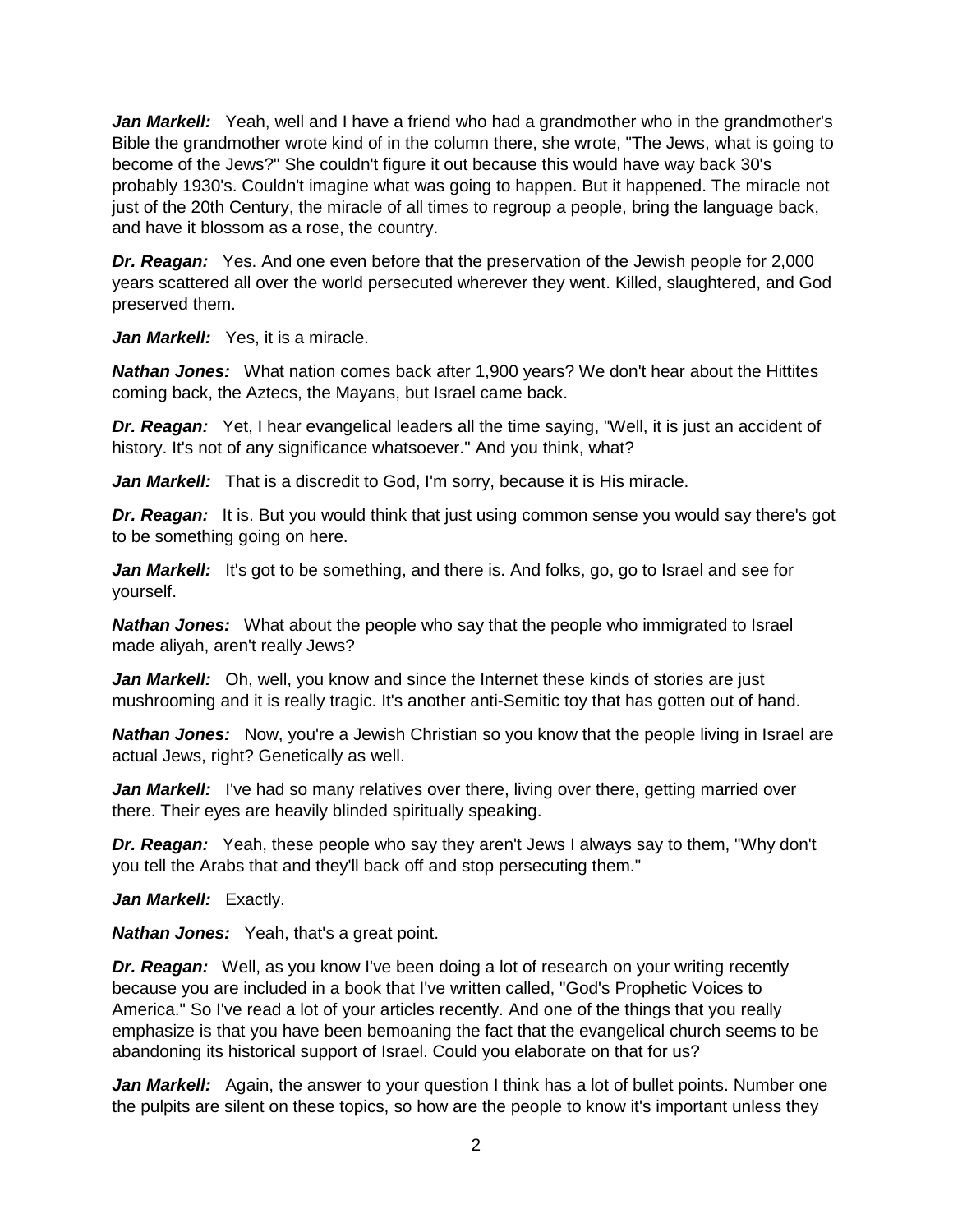are watching a program like this? We have the cry of social justice again, the fact that people are beginning to get more interested in the plight of the Palestinians than what the Bible says about the Jews. We have the naysayers. We have so much mocking of the things that are important here. We have the rise of the religious left, Emergent Church, all they do is denigrate the topics that we hold so dear. We have the decline of dispensationalism, David, you know there is a decline of dispensationalism. And there is a rise of Kingdom Now, Dominion Theology which will limit and marginalize these topics. We even have the rise of Preterism, it's insane; all prophecy is history. Impossible.

*Dr. Reagan:* Yes, all prophecy has already been fulfilled. And dominion and kingdom we are going to take over the world and we are going to deliver the kingdom to Jesus Christ.

Jan Markell: Yes, and this rising because of new apostolic reformation, and other teachers.

**Dr. Reagan:** In fact one of the most important spokesman in Christianity today has jumped on that bandwagon and that is Rick Warren. Tell about his peace program.

Jan Markell: Well, I mean Rick has caused some issues within evangelicalism. I mean his peace program is more about social justice, and things like that.

*Dr. Reagan:* Than preaching the Gospel.

*Jan Markell:* Than preaching the Gospel. His seeker sensitive has hurt the churches, because the churches are very pro Rick Warren. And I can't judge Pastor Warren's heart. I'm sure he loves God. But the approach has done-- Then in his book, "Purpose Driven Life" on page 286 he says that what we believe is a waste of time.

*Dr. Reagan:* Yeah, he says, "Prophecy is a waste of time."

Jan Markell: It is a waste of time, and it will distract you from your purpose. Well our purpose is to lead people to the Lord, and get Christians excited that the King is coming.

*Nathan Jones:* Amen. Amen. You use the term plight of the Palestinians. Now, to me that makes me think, oh, these poor people, they are oppressed. The Jewish people are mistreating them, as Dr. Reagan said earlier. Is that the case, are the Palestinians an oppressed minority in Israel? And who are the Palestinians?

*Jan Markell:* Well, the Palestinian people, I mean, and there are Palestinian Christians too, you know? And all of these people are persecuted by their leaders.

*Nathan Jones:* Hamas, and PLO.

*Jan Markell:* Hamas, and PLO, and Mahmoud Abbas, and Hezbollah of course that's in Lebanon but they are trying to get into Israel. So, repeat your question.

*Nathan Jones:* I wanted to know about who the Palestinians are: Do they have a legitimate claim? Are they abused by Israel? I mean if the churches are switching their support from Israel to the Palestinians is there a cause there worth fighting for?

*Jan Markell:* Where in the Middle East do you find more freedom for the Arab people than in Israel?

*Dr. Reagan:* That's right.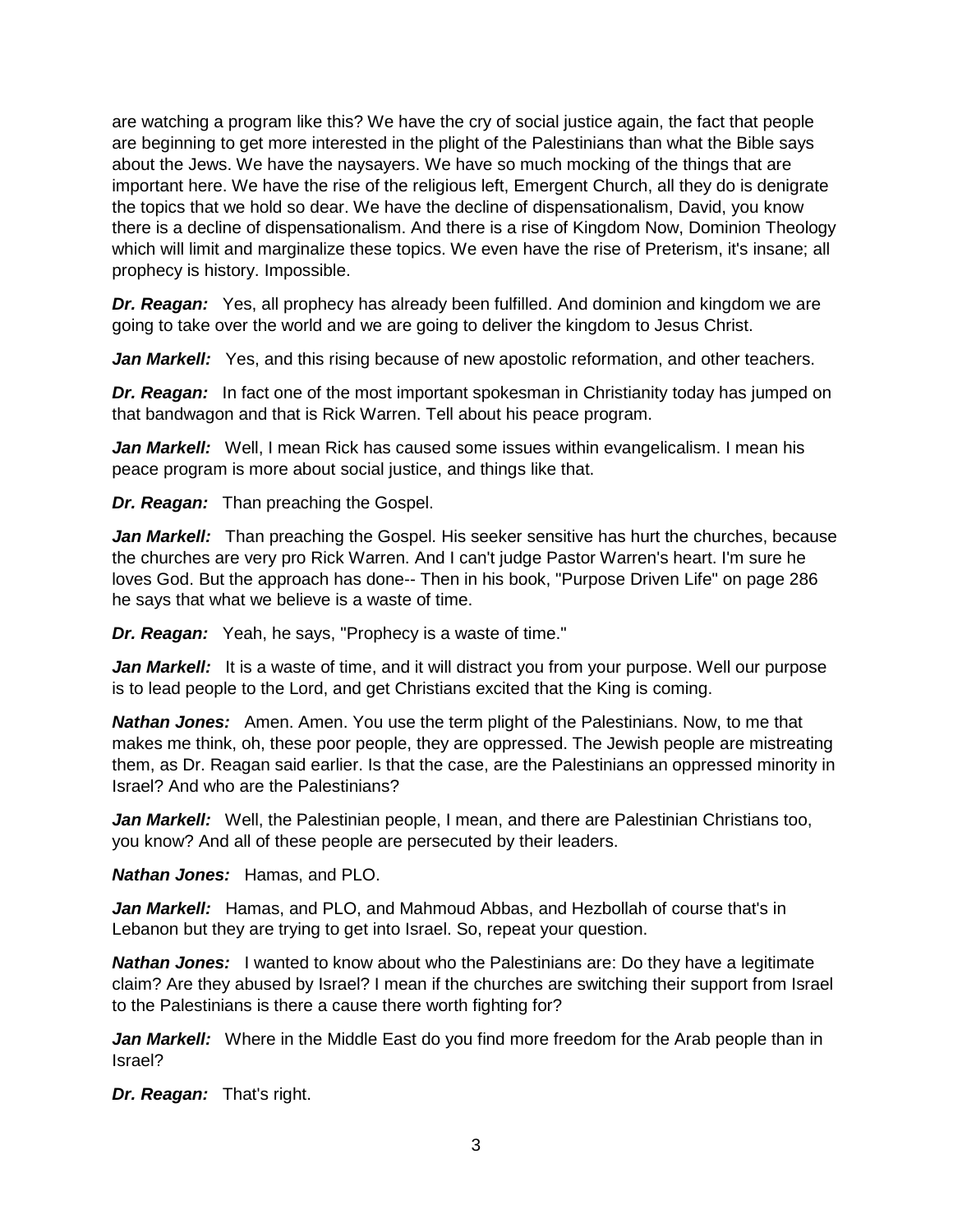*Jan Markell:* And how they treat--

*Nathan Jones:* People don't realize there are 6 million Palestinians?

*Jan Markell:* Well there are millions of Palestinians within Israel proper.

*Dr. Reagan:* They are full citizens, they have all rights.

**Jan Markell:** They can be in the Knesset, the parliament. They don't have to be in the military. They are treated fairly. The women are treated with respect. Where do you find this in the Middle East?

*Nathan Jones:* Not in Saudi Arabia.

*Jan Markell:* You don't find it in the Middle East.

*Dr. Reagan:* Well one of the biggest myths that is being proclaimed on college campuses all across America today by some films that have been produced is that the Palestinian people had their land stolen from them. They had this wonderful land, and they had a state there and the Israeli's came in and took it all away from them. It's a myth.

*Jan Markell:* The biggest marketing guru in the history of time was Yasser Arafat. He came along in the 1960's, he is an Egyptian, an Egyptian and he came up with the term Palestinian. And he insisted that the Arabs in the region should be called Palestinians. They should have their own state. And he was such a marketing genius, not only did the world buy it, the Church bought it.

**Dr. Reagan:** Yes. The fact of the matter is that if you had interviewed people in the land of Israel before 1948 and asked them who they were they would have said they were Syrians. They all identified as Syrians and there were hardly any people there, the land was devastated.

Jan Markell: Exactly.

*Dr. Reagan:* They laughed. And the Israelis came in, they bought the land.

*Jan Markell:* They bought the land.

*Dr. Reagan:* They didn't steal the land.

Jan Markell: At inflated prices.

*Dr. Reagan:* And the Arabs laughed all the way to the bank.

*Jan Markell:* Yeah, they laughed all the way.

*Dr. Reagan:* The land was devoid of trees, it was malaria infested swamp land.

Jan Markell: Yes, exactly.

*Dr. Reagan:* And then suddenly the Lord says, "When the Jews go back it will become like the Garden of Eden once again." And now they want it back.

*Jan Markell:* Exactly.

*Nathan Jones:* Yeah, now that they've cultivated it. Of course they got it back with Gaza right? It was like the bread basket of Israel, they had all the greenhouses, and all the fruit. And as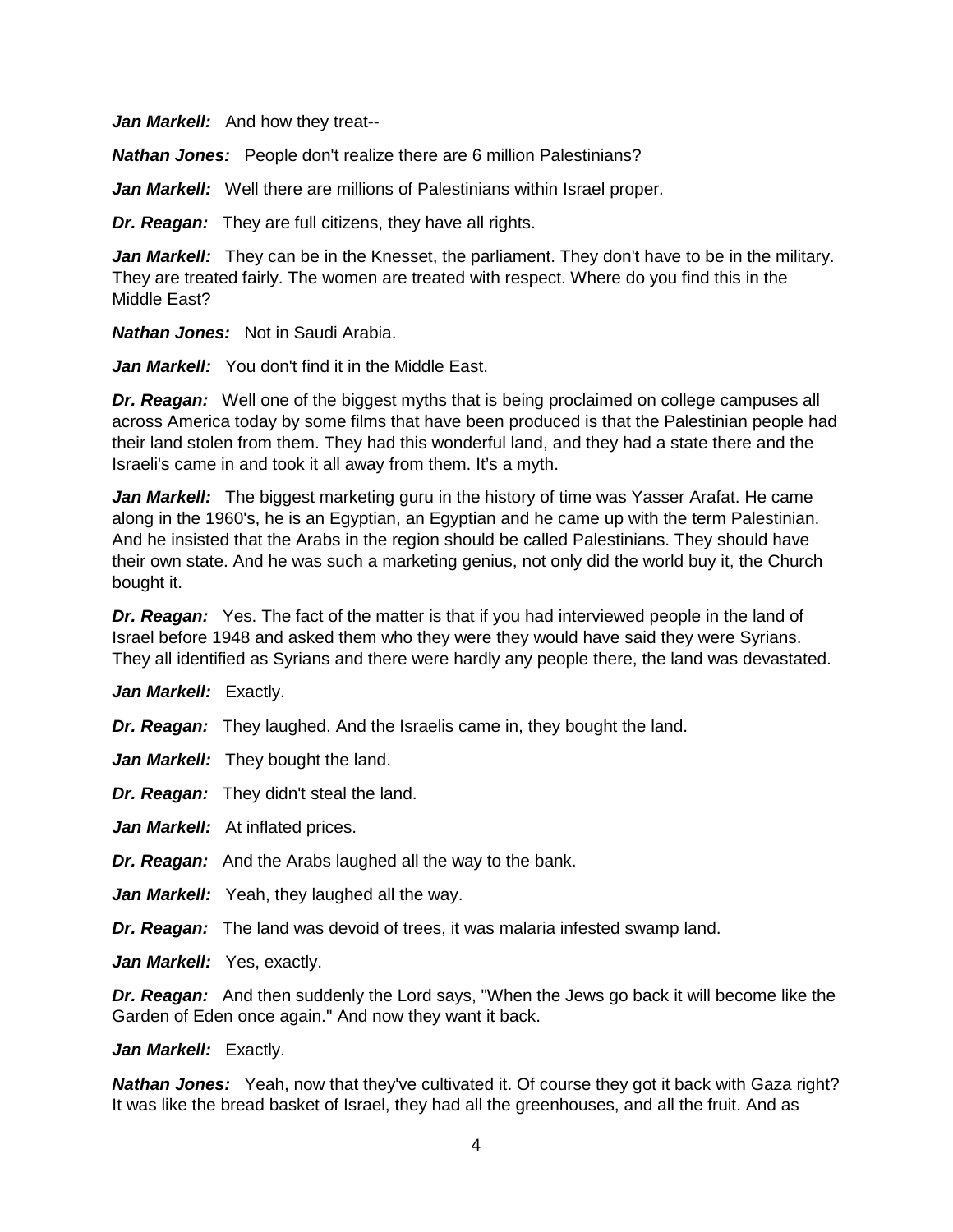soon as the Palestinians got the Land for Peace deal they wiped out their own greenhouses and asked the world to give them money all of a sudden.

*Dr. Reagan:* You know I find a lot of ignorance about this situation. I was on an airplane one time and the guy next to me started talking to me about Israel. And he said, "I just don't understand why those Israelis don't make peace with the Arabs. I just don't understand it. I don't understand why they're not willing to give up the Western Bank." And he was going on and on, and I knew he didn't know what he was talking about. So I said, "Where is the Western Bank?" He said, "Well, you know where it is." I said, "Yes, I do. Do you?" "Well you know." I said, "Tell me where is the Western Bank?" "Well it is the West Bank of the Nile River." Well? That's in Egypt.

Jan Markell: That's in Egypt.

*Dr. Reagan:* And here he is pontificating about how they ought to give this away.

Jan Markell: Yeah, well again. And he probably he wasn't a church person. But I mean how many pulpits are talking about these issues today? How many Christians are uninformed because their church will not-- I mean I think we should have an honor Israel day every year. Once a year in May.

### *Dr. Reagan:* Amen.

*Jan Markell:* To honor Israel. Instead the Church wants to replace Israel.

*Dr. Reagan:* We have a prophecy teacher named Al Gist and he holds an annual conference every year, and he used to hold it in Broussard, Louisiana, just south of Lafayette, First Baptist Church there. And one year they had as their, among other speakers, they had as their featured speaker Tim LaHaye. He got on the phone he called all of the large Baptist churches in the Lafayette area and said, "Tim is going to be here. He wants a place to speak on Sunday morning. He'll speak at your church free of charge. Would you invite him?" He couldn't find any church.

*Jan Markell:* Could not find one.

**Dr. Reagan:** Nobody wanted him. They have no interest in Bible prophecy at the very time it is being fulfilled.

*Jan Markell:* Well, David, what did-- give me your take on it. I mean I know you're asking me, but you've been at it longer than have. And I don't understand--

*Dr. Reagan:* Al says that he has found if the pastor has Dr. in front of his name he can't get in the church.

#### Jan Markell: Really?

*Dr. Reagan:* Because the seminaries teach that all of this is just--that Bible prophecy--they teach the Genesis account and the End Times account have to allegorized, spiritualized, they do not mean what they say.

Jan Markell: Yeah, and that is a huge issue is the seminaries are at fault, they are at fault.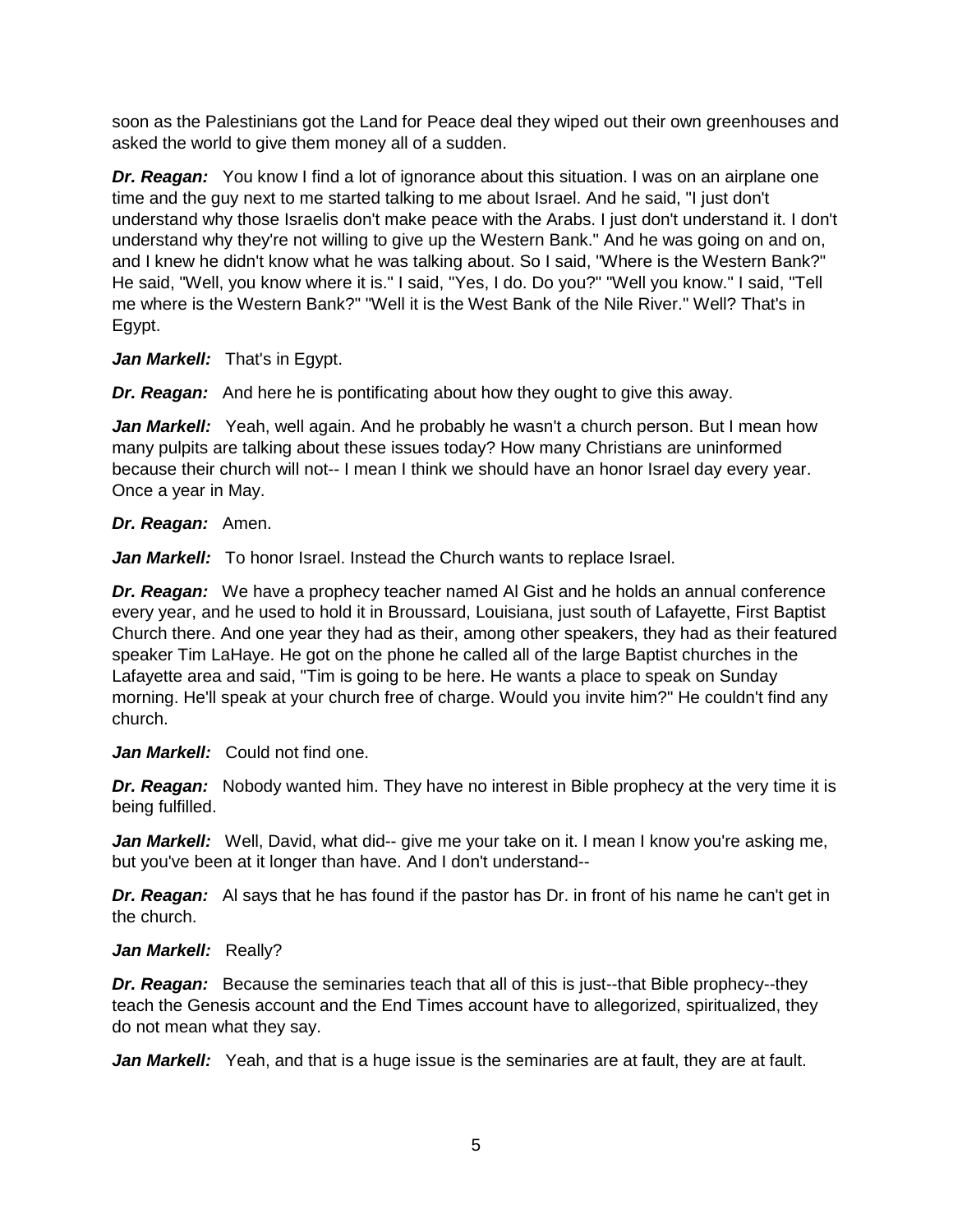*Nathan Jones:* I mean if the seminaries are teaching the Bible then in the Bible there is a claim for the Jewish people to have the land today, right? I mean isn't there a promise to the Jewish people that they will have the land.

*Jan Markell:* Oh my, yes, not only is there is a promise, the boundaries are in Genesis 15, I believe, from the River Euphrates, to the great river--the river of Egypt to the great river the Euphrates. The boundaries are there.

*Nathan Jones:* And they haven't even taken that much.

Jan Markell: No they haven't taken it. It is probably millennial.

*Nathan Jones:* So, there is a promise, the Abrahamic promise. There is also the Land Covenant Promise that the Jewish people--

Jan Markell: Land Covenant, and it is forever. Forever.

*Dr. Reagan:* And I think another thing that people don't realize but will if they go there, you keep on talking about the importance, is how small Israel is. It's only 75 miles wide, and 300 miles long. And people talk, what's the big deal? Give up the West Bank. They do that Israel is 9 miles wide.

Jan Markell: Yeah, exactly.

*Nathan Jones:* Try to defend that.

Jan Markell: It's Auschwitz borders then. Yeah, absolutely.

*Nathan Jones:* And that is what would happen right? If Israel went back to the pre-1940 borders, we would see a second Holocaust.

Jan Markell: Yes. Absolutely. It's indefensible, those borders.

*Dr. Reagan:* And if they were to give up Judea and Samaria, which the world calls the West Bank the same thing would happen there that happened with Gaza; it would become a launching pad of missiles into Israel.

*Jan Markell:* A launching pad, exactly.

*Dr. Reagan:* They keep saying, just give us a little more land and we'll have peace. A little more land and we'll have peace. Well Churchill taught us a long time ago that trading land for peace and appeasement does not work.

Jan Markell: Land for peace leaves Israel in pieces.

*Dr. Reagan:* Yes.

*Jan Markell:* Always.

*Dr. Reagan:* And appeasement just wets the appetite of the Arabs.

*Jan Markell:* Then they want more. They want more.

*Dr. Reagan:* Want more, want more, you can never appease them.

*Jan Markell:* Yeah. Yeah.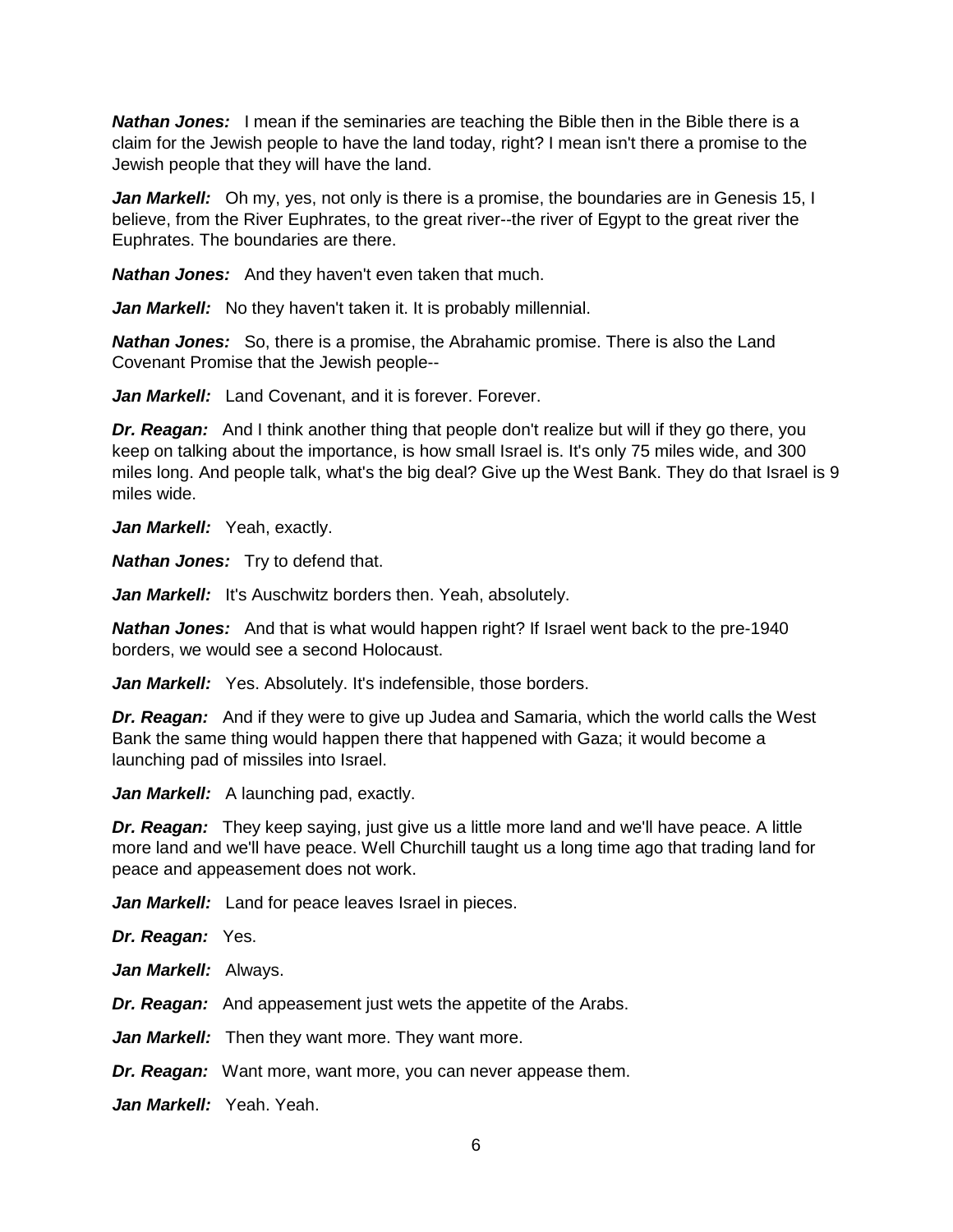*Dr. Reagan:* Well, there are two theologies in Christendom today that are very, very destructive to the Jewish people; one is called Replacement Theology, the other is called Dual Covenant Theology. And we are going to take a brief break and come back and talk about those.

## **Part 2**

*Nathan Jones:* Welcome back to Christ in Prophecy and our discussion of Israel in Prophecy with Jan Markell. Jan I get your newsletter every week, I love your newsletter and it seems like most the time you are bringing up the topic about Replacement Theology. It's the burr under your saddle. Can you tell us about Replacement Theology and what is it?

*Dr. Reagan:* What is it first of all? Explain it.

**Jan Markell:** Yeah, first of all it goes back to the early church, but it teaches that the Church has replaced Israel, and that all of the promises given to Israel, which are legion are transferred to the Church.

*Dr. Reagan:* But not the curses.

**Jan Markell:** Not the curses, we don't want to even consider the curses. What do we do? What do we do with passages like Romans 9, 10, & 11? If we are going to do things like that?

*Dr. Reagan:* You ignore them.

Jan Markell: I guess we ignore all sorts of things. I think this is a huge contributor to anti-Semitism. It was a contributor to the Holocaust. I think we have to be very careful here, again our pulpits are silent on this important issue of Israel's importance. And personally I think that the Church should be honoring Israel once a year, rather than cursing her by saying you've been replaced, you've been replaced by the Church. Well, what kind of a covenant keeping God would displace either the Jew or the Christian? He doesn't do it.

*Nathan Jones:* One of the biggest objections I hear people write in, and they say, "Well the Jewish people aren't believers in God. Matter of fact they are hostile towards Christians and all. Therefore why should we celebrate Israel?" But we're not talking about the Israel as a nation today, we are talking the Israel as a nation that God will make it during the Millennial Kingdom, right? When it is the honored nation of the world. Where the remnant of Jewish people who believe in Christ are a priestly people. That's the Israel we are looking forward to right?

*Dr. Reagan:* Well we should even honor them today.

*Nathan Jones:* Yeah, yeah for what they should become. There are humanist there who are definitely anti-Christian and that is what seems to get a lot of people that have adopted Replacement Theology, at least from what we've discussed.

*Jan Markell:* And I would agree that's what many who have adopted, who believe this would state. But first of all there is a remnant today who do believe in the Lord Jesus Christ, and they are growing.

*Nathan Jones:* And you are one of them.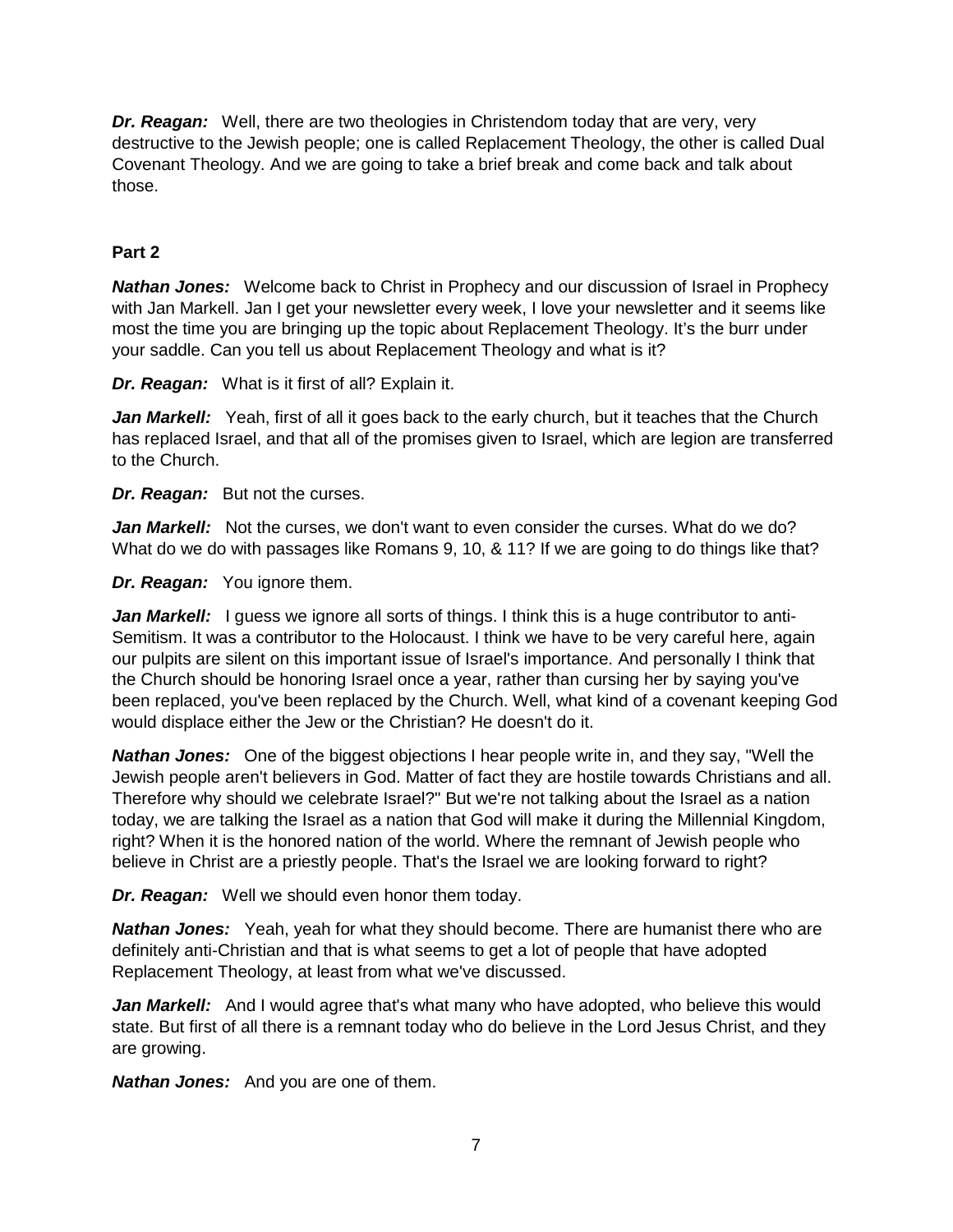*Jan Markell:* And they are growing, and they are coming to faith almost faster than any other category of people.

*Dr. Reagan:* Plus, the Bible says point blank, over and over that God is going to regather the Jewish people in the end times in unbelief.

Jan Markell: Unbelief, unbelief.

*Nathan Jones:* And that is where they are now.

*Dr. Reagan:* That is exactly what He's doing.

Jan Markell: Yes, yes, indeed.

*Dr. Reagan:* You know one time I went to the theological library at TCU in Fort Worth. They have a huge theological library there. And I looked at the books where preachers had preached all the way through the Bible from Genesis to the end, had volumes that long. And I looked to see what they had to say about Romans 9-11. And you know what almost all of them said? They said, well we're not going to consider Romans 9-11 because it is just a parenthesis and they move right on.

*Nathan Jones:* Oh, wow.

*Dr. Reagan:* Well it is more than a parenthesis.

*Jan Markell:* Absolutely.

*Dr. Reagan:* And look at what it says in Romans 11:1, this is Paul speaking, "I say God has not rejected His people, has He?" And what does the Church says, "Yes." And what does he say, "May it never be." God has not rejected His people whom He foreknew. It's no wonder the Church hates this.

**Jan Markell:** Well, is it possible, David, that the Church isn't prospering today because of this? Is it possible?

*Dr. Reagan:* Yes, I will bless those who bless Israel, and curse those who curse Israel.

*Jan Markell:* Isn't that Genesis 12:3?

*Dr. Reagan:* That's right.

*Jan Markell:* Yeah, and the Church is in a terrible state that we have remnant churches holding to truth, but so many are not.

*Dr. Reagan:* I find the average Christian has no idea that for example the Holocaust was a culmination of Christian anti-Semitism. That Martin Luther himself, last thing he wrote was, here's how you should deal with the Jews. He said, "Take their property away. Put them in camps. Destroy their Torah scrolls." He gave a blueprint. And Hitler rose to power quoting Martin Luther.

Jan Markell: Yes, and people find that hard to believe, but it is the truth of history. It is the truth.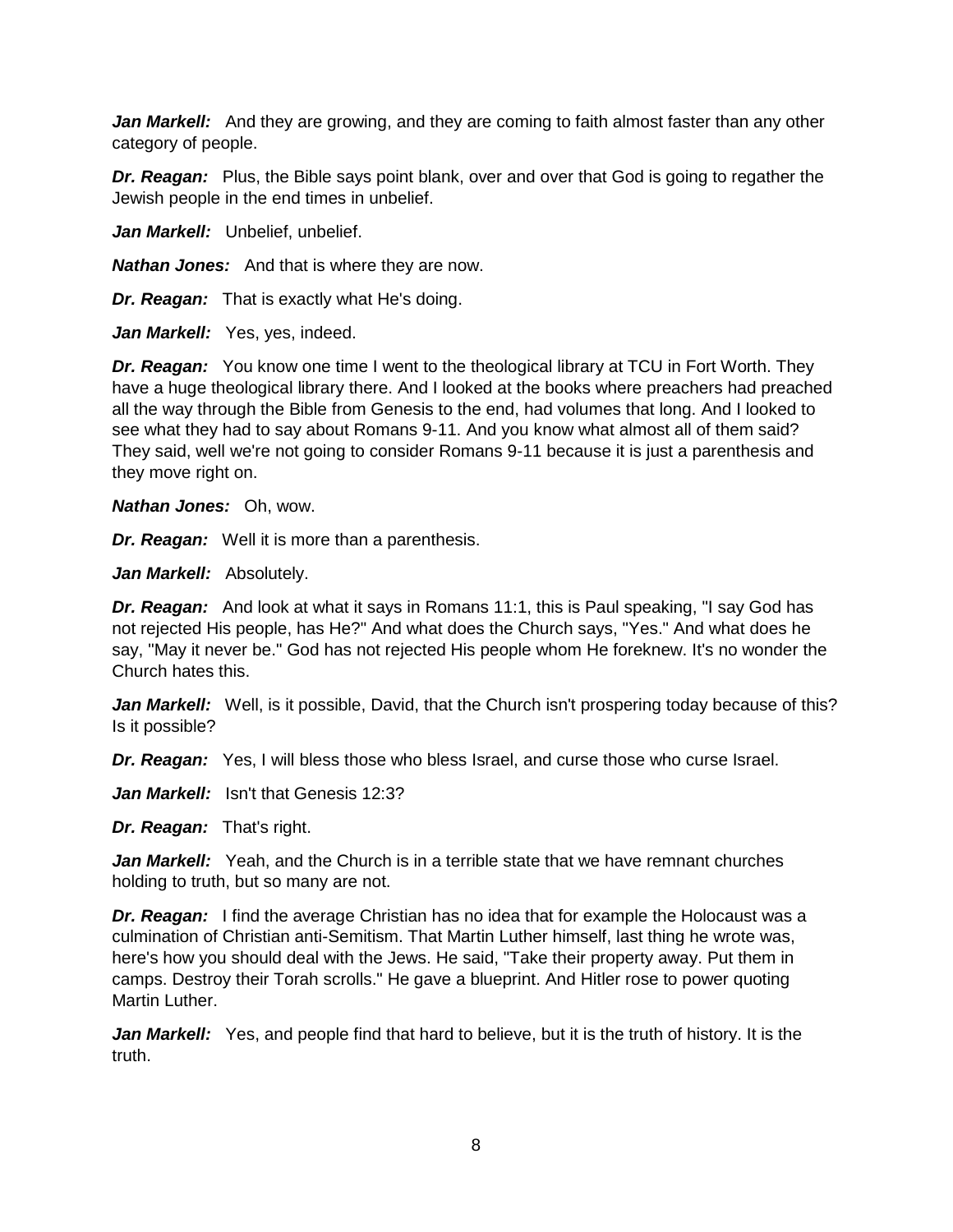*Dr. Reagan:* I mean very early, very early the Church took the position that well the Jews are Christ killers, and because of that we must reject them. God has rejected them, He has washed His hands of them.

*Jan Markell:* And to this day David, and I know because of my relatives that many, many Jews don't trust Christians because they're afraid of this kind of comeback.

*Dr. Reagan:* Well sure.

*Nathan Jones:* They are worried that we are going to steal their identity. I had Jewish friends, and I always hear that, "Well, this is our identity, we're not taking your identity." But it's like it is a fulfillment of their identity right?

Jan Markell: Yes, absolutely.

*Nathan Jones:* To be Jewish and to accept Jesus as Messiah is a fulfillment, to be all the Jew they can be, so to speak. Like you.

*Jan Markell:* Sure, yeah.

*Dr. Reagan:* So, the Bible teaches that God still loves the Jewish people. He still has a purpose for the Jewish people. And that at the end of the Tribulation there is going to be a great remnant that will accept Jesus as their Lord and Savior.

*Jan Markell:* Well all Israel will be saved at the end of the Tribulation.

*Dr. Reagan:* That's right. That's right. And you know there is, as you said, Jewish believers today. In fact when the Six Day War occurred in 1967 there was not a single Messianic congregation in the world. And in the late 60's right after the Six Day War a great movement of the Holy Spirit occurred.

Jan Markell: That's right.

*Dr. Reagan:* Young Jews all over America and around the world turned to Jesus, accepted Him. Messianic congregations began to be established.

Jan Markell: That's right.

*Dr. Reagan:* People like Joel Chernoff began to record Messianic Jewish music.

*Jan Markell:* Messianic music ignited.

*Dr. Reagan:* It was just amazing the move of the Holy Spirit. And I think that's the first fruits of the remnant. I think what they are doing is they are sowing the seeds now through all their publications aimed at the Jews. They are sowing the seeds that are going to be reaped during the Tribulation.

**Jan Markell:** I actually worked for the seventh Messianic congregation on the planet. I worked for them some 34 years ago. Only seven on the planet. Now there are thousands of Messianic congregations around the world.

*Dr. Reagan:* I know. I know. Well I went to Lexington, Kentucky to hold a meeting in 1981, and a guy called me and he said, "You ever been to a Messianic congregation?" I said, "I don't even know what that is." He said, "I'll take you to one." Because I had gone up there a day early. So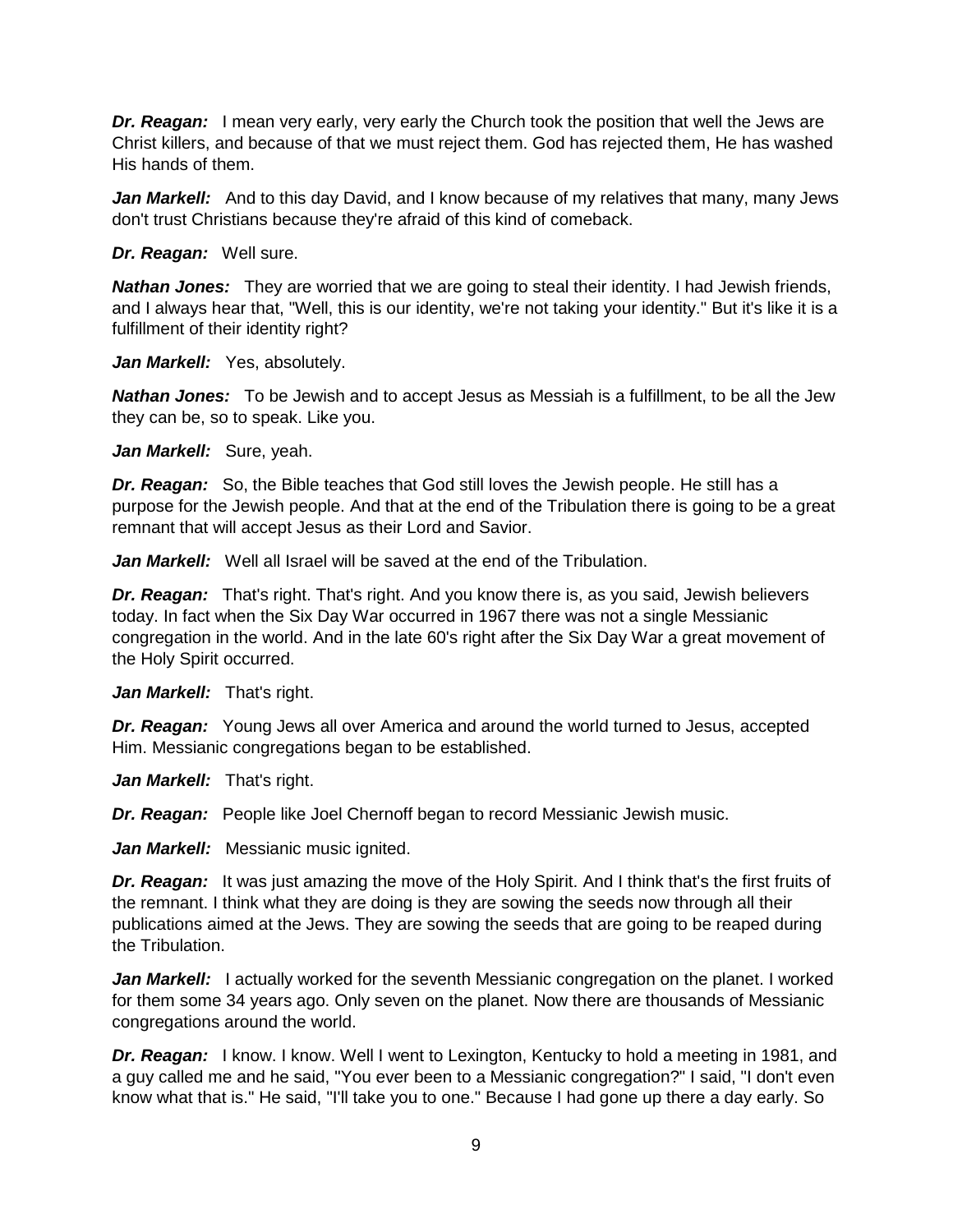he took me up to Cincinnati, I didn't know if was the very first one that was established by the Chernoff family. I went up there and here was a whole room of Jewish people. And they--the Rabbi got up and he preached on Isaiah 53. And they had people come up for prayer, and they prayed for them. And then he said, "Ok, we have, the Lord has blessed us through His Word. He has blessed us through His prayer. Let's bless the Lord." And all of a sudden I heard all these bam, bam, bam, I looked around and people were putting the folding chairs up against the wall, and this rhythmic music started. And somebody grabbed my hands. Before I knew if there were about five circles, and they were dancing, and I didn't know the steps. And the woman next to me weighed about 300 pounds and I was afraid she was going to step on my feet. And that was my introduction to Messianic. I often said I have never found anyone as enthusiastic about the Lord as Messianic Jews unless it is a Catholic who has discovered grace.

### *Jan Markell:* Yeah.

*Nathan Jones:* Well, Jan, then does that mean that Jews need Jesus as their Messiah, or are they under the Law and they're saved?

*Jan Markell:* Oh, my, everyone needs Jesus as the Messiah.

*Nathan Jones:* So, there is no what is called a Dual Covenant Theology, right where the Jews are saved?

*Jan Markell:* Well Dual Covenant Theology, and I'm not sure how old Dual Covenant is. They would teach that the Jews are saved under various Old Testament Covenants.

*Dr. Reagan:* By following the Law.

Jan Markell: By following the Law. And there is some prominent people pushing that today. One of the most prominent headquarters out of Minneapolis, St. Paul area, and I know him quite well. And he's confronted regularly about this false teaching. It's the worse form of anti-Semitism, its keeping Jews out of Heaven.

*Dr. Reagan:* I call it loving Jews into Hell.

**Jan Markell:** To death. Loving them to death. I did a radio program, it might even been with you, David. I did a radio program titled that.

*Dr. Reagan:* Yeah. And it really is. It is so misguided. So misguided.

*Jan Markell:* Yeah, well, it's not doing anybody any favor to say you don't need Jesus. What do with do John 14:6, and the other verses then?

*Nathan Jones:* They don't have a Temple to sacrifice in, so there is no covering for their sins or sacrifices.

Jan Markell: Well, that's true. I mean, you know there is activity going on to get that temple ready, but its obviously not there yet.

*Dr. Reagan:* There is a new movement called Christian Palestinianism. What in the world is that?

*Jan Markell:* Well, Christian Palestinianism would say that Jesus was a Palestinian. I don't know if you remember this, it would have been some 15 years ago Yasser Arafat came down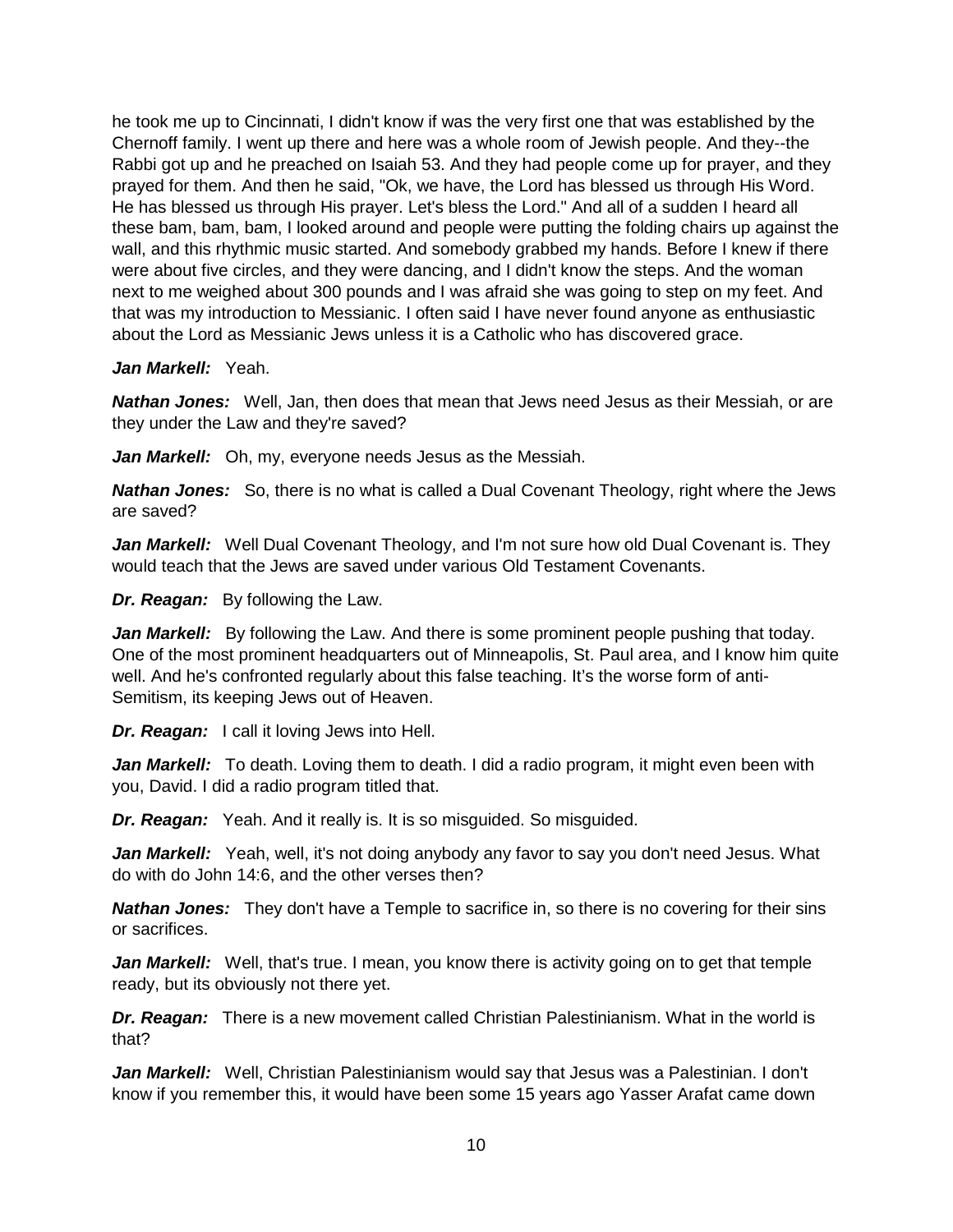from a helicopter on top of the--probably either the Church of the Nativity, or Holy Sepulcher, dropped on the cross. This was supposed to be symbolic of the Rapture. Yasser Arafat coming down from a helicopter. This is all a part of Christian, it is trying to get Christians to get their attention off of Israel, onto the Palestinian cause. And I do believe we need to be concerned about Palestinian Christians, but this is all a part of Palestinian Christian Movement.

*Dr. Reagan:* And one of the things that disturbs me about all of this is that the leaders of that among the Palestinians are now taking the position that Jesus was a Palestinian. The Jewish temples never existed, never existed.

Jan Markell: That's right.

*Dr. Reagan:* In fact Yasser Arafat put them over in Yemen or some place, but they never existed in Jerusalem. And the latest thing I ran across is there is now a major Palestinian academic who is saying that the people who came out of Egypt under the leadership of the Muslim Moses were Palestinian Muslims.

*Nathan Jones:* Muslim Moses?

*Dr. Reagan:* Yes, the Muslim Moses.

*Jan Markell:* But the tragedy, the tragedy of this David, is the Church, some of the churches have bought into this.

*Dr. Reagan:* Oh, yeah. Oh, Yeah.

*Jan Markell:* They have bought into this and they've accepted it as fact.

*Nathan Jones:* Even though that Islam wasn't even created until about 600 AD?

*Jan Markell:* No wasn't created.

*Dr. Reagan:* No, no Abraham was a Muslim, you don't understand.

Jan Markell: Well, this is theology run amuck.

*Nathan Jones:* Fake news.

**Jan Markell:** But, yes, it is fake news. But I mean it has caught on, thankfully not in all churches or denominations, but too many. Too many.

*Dr. Reagan:* Yes, too many, too many.

*Nathan Jones:* Well does that mean there is any hope for the Middle East? Obviously the Jews, they have been fighting for 1,000's of years haven't they?

Jan Markell: Is there any hope for peace? No, not until the Prince of Peace rules and reigns out of Jerusalem, then there is hope for peace.

*Dr. Reagan:* There you go.

*Nathan Jones:* Hope is the return of Jesus Christ.

*Jan Markell:* Otherwise the Arab community is singing the Psalm out of Psalm 83, come let us wipe out the memory of their existence.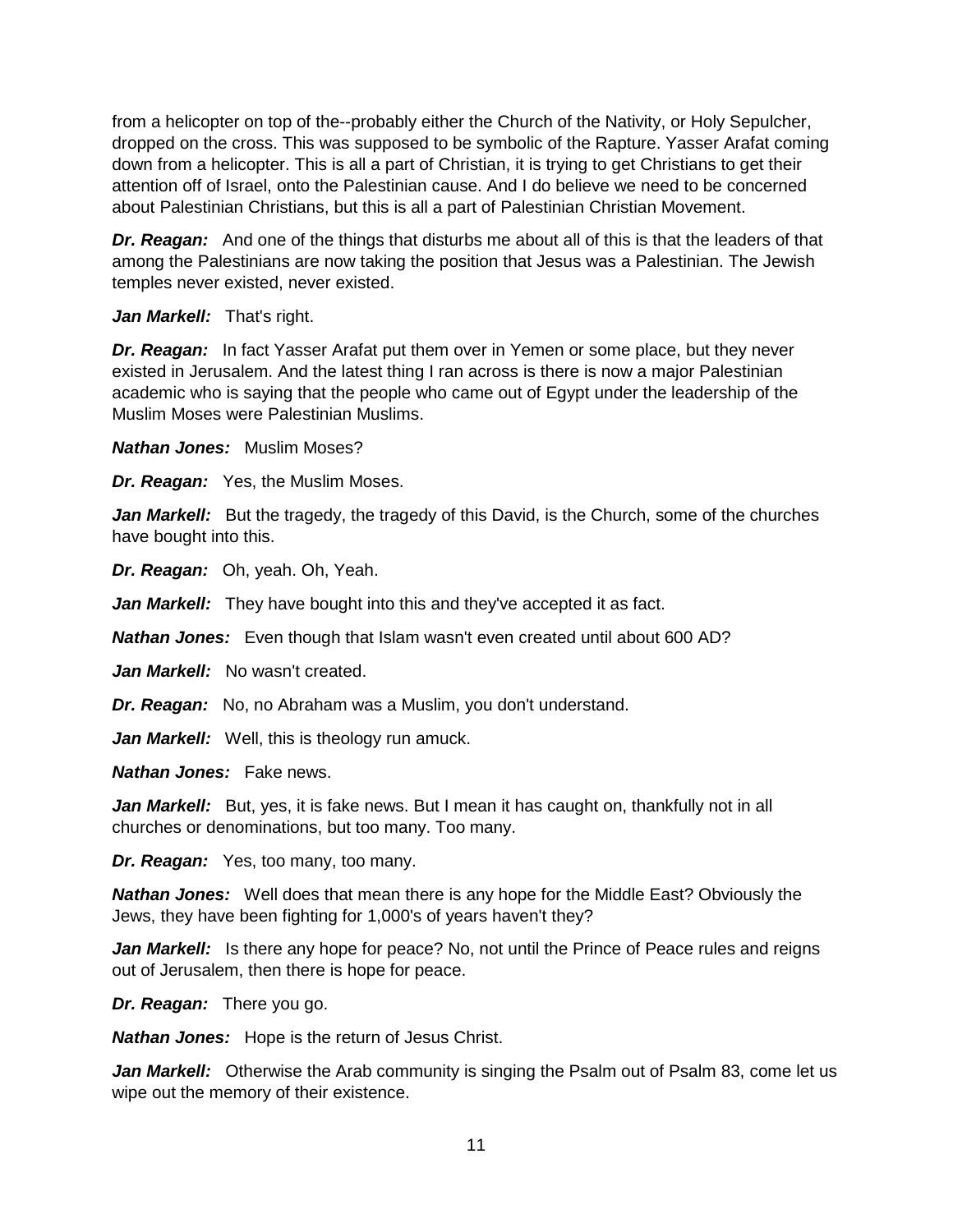*Dr. Reagan:* You see that is my concern is about President Trump is that he says, "I'm the greatest deal maker ever. I will settle the situation in the Middle East." He is deluded if he thinks so.

Jan Markell: It won't happen.

*Dr. Reagan:* And I think what will happen is this, he will go in there and try to. The Palestinians will dig in and say, "We're not doing anything." So, then all the pressure will be put on Israel as always. And if the Israelis draw the line and say no, then he'll turn against Israel.

Jan Markell: We need to be praying that that won't happen because then the curse comes back on America if in fact we start doing those kind of behavior.

*Dr. Reagan:* Jan, I want to underline what you just said. There is no hope for peace in the Middle East because it is not a political problem, it is a theological, it is a spiritual thing.

Jan Markell: Yeah, it is theological.

*Dr. Reagan:* And it will only be solved when the Prince of Peace returns.

*Jan Markell:* Yeah, and that maybe sooner than later, but nonetheless in the meantime we have president after president making every attempt. We have Oslo Accords, Camp David meetings, they go on and on. Keep in mind in the year 2000 Yasser Arafat was offered 95% of what he wanted.

*Dr. Reagan:* Everything he wanted.

*Jan Markell:* And he turned it down.

*Dr. Reagan:* Got up walked out of the meeting.

*Jan Markell:* And he walked out of the meeting, went back to the Middle East was a hero for turning it down. They don't want peace. They don't want to cooperate.

*Dr. Reagan:* They don't want a second Palestinian State, the first Palestinian State is Jordan.

*Jan Markell:* Yes, indeed.

*Dr. Reagan:* And they don't want a second one, they want the annihilation of Israel.

Jan Markell: They want the whole area.

*Dr. Reagan:* And that can't be negotiated.

**Nathan Jones:** It's funny when the Iranians talk about building nuclear weapons to wipe Israel off the map, and yet the same breath they talk about the plight of the Palestinian people. If you nuke Israel, you wipe out the Palestinian people.

Jan Markell: Well that's true.

*Nathan Jones:* But they are all celebrating it.

**Closing**